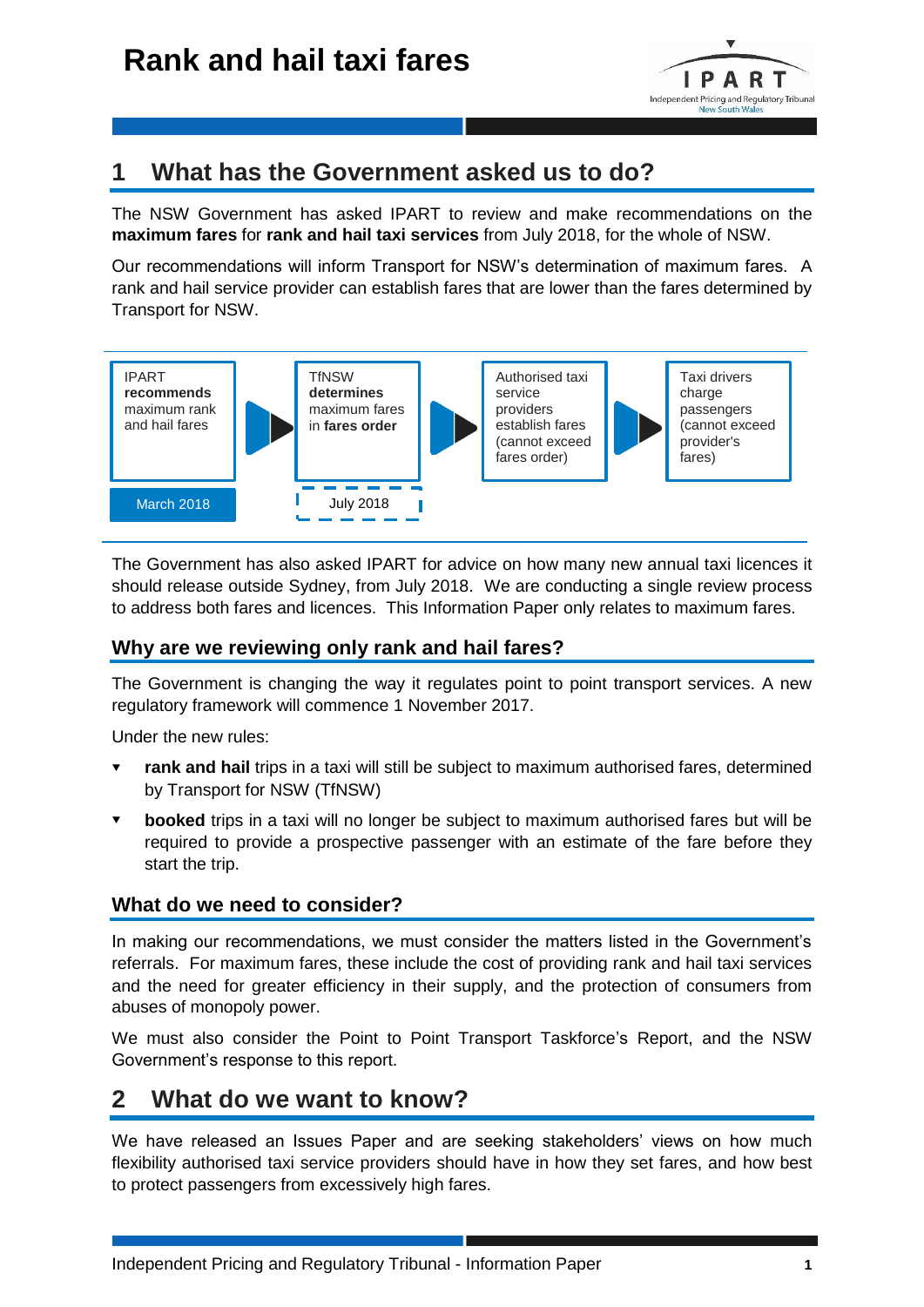## **Competition in the point to point transport market**

In a competitive market customers have choices about the provider they use, and can shop around for a better deal if they think the fare offered by a particular provider is too high. Providers are discouraged from charging fares above the level of their efficient costs, or providing poor levels of service, by the threat of losing customers to their competitors.

If competition in the market for point to point transport services is effective, the regulation of fares can be more light-handed than it has been in the past.



What is your view on the level and nature of competition in the market? Does it vary by region of NSW or by time of day?

How do you think the new regulatory framework for point to point transport will affect competition in the rank and hail market in the future?

### **Tariff components**

Currently, fares for rank and hail taxi services (as specified by TfNSW's fares order) include three tariff components: a hiring charge, a distance rate and a waiting rate. The distance rate applies when the taxi is travelling at or above 26km/h. The waiting rate applies when the taxi is travelling below 26km/h, including when the taxi is waiting at an intersection or in traffic.

Rideshare service providers in NSW have a tariff structure with a distance rate and duration rate that apply simultaneously, regardless of the travelling speed. Many also charge a minimum fare.

| Option 1 (current tariff components) |                                                          | Option 2 (alternative tariff components) |                                                   |
|--------------------------------------|----------------------------------------------------------|------------------------------------------|---------------------------------------------------|
| Hiring charge                        | \$ per trip                                              | <b>Hiring Charge</b>                     | \$ per trip                                       |
| Distance rate                        | \$ per km<br>(when travelling above a certain speed)     | Distance rate                            | S per km<br>(applies to total trip distance)      |
| <b>Waiting rate</b>                  | \$ per minute<br>(when travelling below a certain speed) | <b>Duration rate</b>                     | \$ per minute<br>(applies to total trip duration) |

Should TfNSW's fares order continue to specify rank and hail tariff components, or is there merit in an alternative for regulating maximum fares, such as flat maximum fares per distance travelled?

If TfNSW's fares order continues to specify rank and hail tariff components, what should those components be? Should they include a minimum fare?

#### **Peak and off peak tariffs**

Currently, maximum fares vary according the time of the day or week, so there are effectively three tariffs in Urban areas (day, night and night owl) and two in Country areas (day and night/holidays). Higher fares at peak times encourage drivers to provide services when they are most wanted. However, they can also deter passengers if they are too high.



Should TfNSW's fares order specify the time period when peak tariffs may apply, restrict the number of hours peak tariffs may apply, or not restrict the time or number of hours when peak tariffs may apply?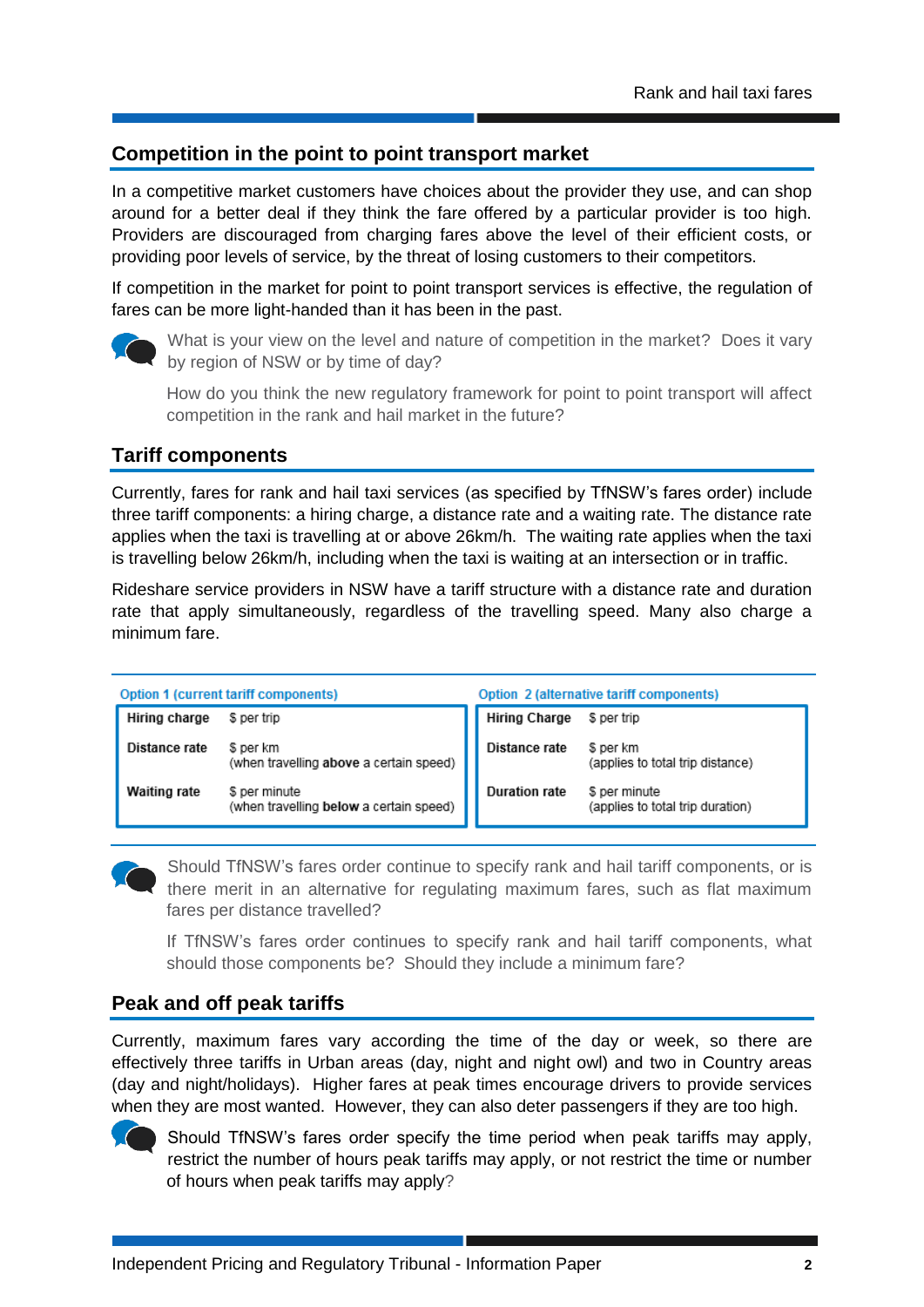### **Fare levels**

Even if the overall level of fares stays the same, an increase in the level of one tariff component and a decrease in another tariff component will affect the price of a particular journey. This review provides an opportunity to increase the efficiency of fares so that providers recover the costs of providing the services in a way that optimises the number of rank and hail trips taken by passengers.

We could recommend the level of each tariff component, for all tariffs, as we have done in the past, at levels that would:

- allow authorised taxi service providers to set some tariff components lower than the regulated maximum so that fares more closely reflect the costs of supplying services and customers' willingness to pay, and
- encourage innovation and/or enhanced service quality.

Are current fare levels too low, too high or about right?

What are the risks and potential benefits of setting maximum tariff components above the level of efficient costs? Are current fare levels sufficient to allow price and service innovation by taxi industry participants?

#### **Out of area fares**

A taxi driver can charge a fare that exceeds the authorised fare if they are taking a passenger outside the taxi's area of operation, and the fare is agreed with the passenger. This includes trips that cross state borders.



What, if any problems are there with the current arrangements for out-of-area fares? What could be done to address these problems?

#### **Notification**

To achieve the full benefits of a less prescriptive form of fare regulation it is important that customers are easily able to obtain information about, and compare, the fares offered by rank and hail service providers.



Are the fare notification requirements in the *Point to Point Transport (Taxis and Hire Vehicles) Regulation 2017* sufficient to facilitate comparison of the fares offered by different rank and hail service providers*?*